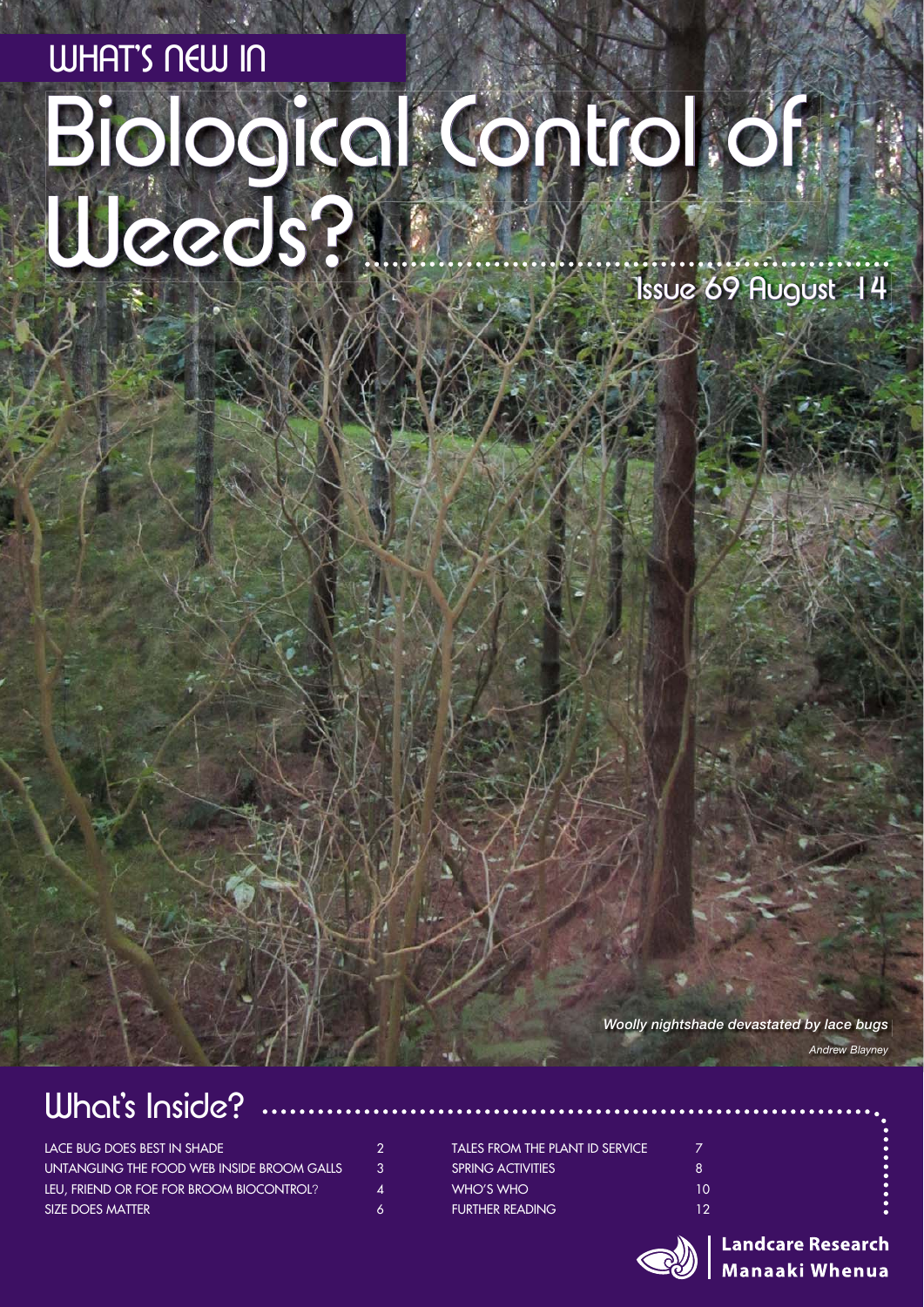### Lace Bug Does Best in Shade

Since the first release in November 2010, the woolly nightshade lace bug (*Gargaphia decoris*) has been released widely throughout New Zealand. The lace bug has established readily at many sites, but it became clear early on that predation was possibly going to prevent it from achieving its full potential.

However, in June we received reports of some spectacular damage in the Bay of Plenty. Heavy damage through to total defoliation of woolly nightshade plants was observed over an estimated 15-ha area in the Ngapeke Forest Block. This estimate is based on only what can be easily seen from tracks so the damage is expected to be present over a much larger area. By contrast nearby plants in open areas remain healthy. The photos sent to us looked uncannily like those of a major lace bug outbreak in South Africa, which also occurred where woolly nightshade plants were growing under pine trees. Unfortunately that site was destroyed by fire soon after the outbreak and could not be studied further. Lace bugs have been established in South Africa for 15 years but populations have mostly remained at low levels due to predation of the immature life stages. We shared the Ngapeke Block photos with our collaborator in South Africa, Dr Terry Olckers (University of KwaZulu-Natal). Terry told us that one of his students had recently done some work confirming that the lace bugs do best in partial shade.

In the South African study potted plants were grown in a shade house to ensure uniformity of size and quality before being put out in either full sun, partial shade or full shade. The plants were inoculated with 20 adult lace bugs, and monitored daily for 2 weeks. Other plants were inoculated with a batch of newly-hatched nymphs, which were left undisturbed for a week and then monitored daily for 4 weeks. Because the early instars are most susceptible to predation, all generalist arthropod predators were collected after the first week to gain some insight into their abundance but were then left undisturbed. During the 2 weeks that



Woolly nightshade plants completely defoliated by the lace bug.

the adults were monitored, numbers declined steadily in all three treatments due to dispersal. The nymphs also steadily declined, with few reaching adulthood. "Partially shaded locations consistently proved to be the most suitable for both life stages, with fully shaded locations the least suitable," confirmed Terry. Partially shaded sites had on average the least predators. These results, combined with the field observations in both countries, suggest that any further releases of the lace bug should target partially shaded woolly nightshade infestations to increase the chances of establishment and impact.

Meanwhile efforts are continuing to find other woolly nightshade biocontrol agents for New Zealand. After the flowerbud-feeding weevil (Anthonomus santacruzi) failed host testing by unexpectedly completing development on poroporo (Solanum aviculare) in a field test in South Africa, it was back to the drawing board. As Terry had no immediate plans to develop new agents, we contacted the collaborator in Brazil who had originally assisted him (and helped us more recently with our tradescantia project). Professor Henrique Pedrosa Macedo (University of Paraná) agreed to help and we drew up a plan.

Based on previous experience with other woolly nightshade insects, host-testing is likely to be complex and require field trials. "We therefore decided to move directly to field testing in Brazil rather than attempting to undertake testing in containment in New Zealand, which might provide ambiguous results, and ultimately see us still needing to undertake field trials," explained Simon Fowler. This meant setting up test gardens in Curitiba. Most test plants could be sourced in Brazil but we needed to ship over seeds of poroporo (*S. aviculare, S. laciniatum*). The poroporo plants were initially grown in a containment facility in Brazil to check for disease, but have now been planted out ready for trials to begin as soon as insects are available. Unfortunately, due to unusual weather conditions in Brazil last spring/summer, the insects we wish to test were unusually rare and could not be collected in sufficient numbers. The species of interest include a yet to be identified gall-former, another flowerbud-feeding weevil (*Anthonomus morticinus*) that may be more tightly host specific than the failed A. santacruzi, and a stem-boring weevil (*Conotrachelus squalidus*). Simon will visit Brazil in November to assist with field surveys and establishment of the field trials.

*This project is funded by the National Biocontrol Collective.* 

CONTACT: Simon Fowler fowlers@landcareresearch.co.nz

2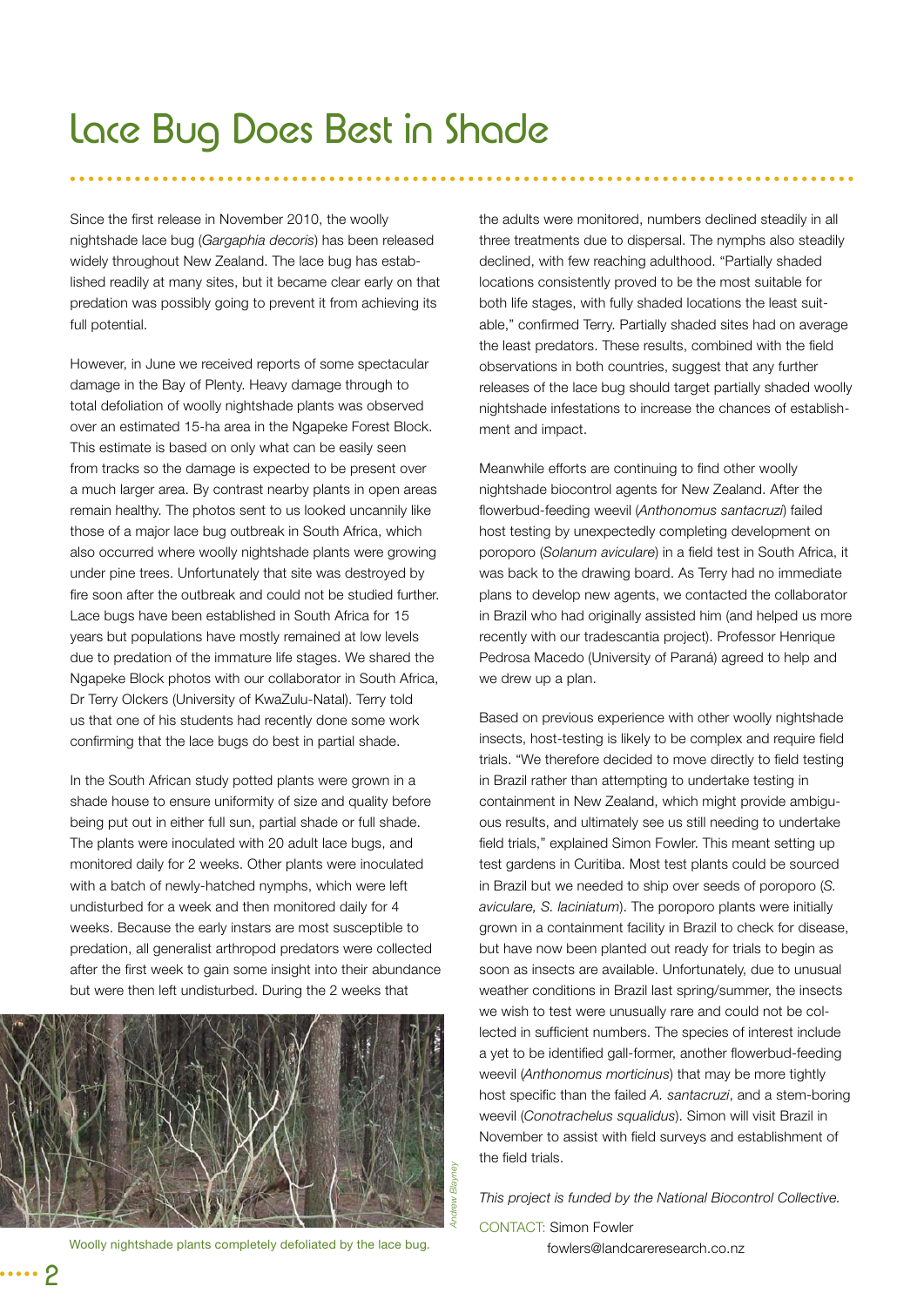### Untangling the Food Web Inside Broom Galls

Gall mites *(Aceria genistae)* were introduced to New Zealand from France and released in 2008 to damage broom *(Cytisus scoparius)* stems and reduce their vigour. When biocontrol agents are established it is inevitable they will interact with many more organisms than just their target weeds as they become part of new food webs. In Issue 57 we reported finding that the gall mites were carrying microbial spores. At the time, it was not known whether these microbes were fungi or bacteria and whether they were helping or hindering the activity of the gall mite. Researchers wanted to explore whether there is a synergistic relationship between the microbes and the gall mites that is important in gall formation, and therefore whether they play a role in regulating the growth of the broom. "We are always interested in learning what makes some agents more successful than others so we can make better agent choices in the future," said Zhi-Qiang Zhang, the acarologist leading this project.

Several years down the track, and after input from a range of scientific disciplines, we have learnt that there are a diverse range of microbes associated with the broom galls and gall mites in New Zealand and similar genera in France. Chantal Probst collected galled stems from broom plants in both countries. Using DNA analysis she isolated more than 80 genera of fungi, yeast and bacteria from the New Zealand samples and almost 50 genera from the French samples (which were also fewer in number), a much higher diversity than expected. Pinpointing the origin of the microbes found on the New Zealand plants, although desirable from a biosecurity perspective, was not possible since there is no historical record of which microbes occur naturally in New Zealand to use as a reference.

The next question was whether the microbes were pathogenic to the broom plants. Experiments were designed to determine if the common microbes could form galls themselves, in the absence or presence of the gall mites. "Secondary to this, we needed to determine whether the microbes affected the growth and survival of the plant in any way," explained Zhi-Qiang. This work was done in two phases: firstly in glasshouses and then using field studies based in North Canterbury. In phase one young broom plants were inoculated with fungi (two species of *Fusarium* and one species of *Phoma*) and one species of bacterium (*Pantoea*) extracted from broom galls. These were compared with three different controls, which included a positive inoculation with a known pathogen (*Fusarium tumidum*). There were five replicates of each treatment and the experiment was repeated three times. The results indicated that, after



Broom inoculation experiment.

6 weeks, there was no difference in the growth rate of the inoculated plants and the control plants that were untreated. There were no galls visible either, suggesting that the isolates were not able to induce gall formation in the absence of the mite within this time frame.

Phase two is currently underway at a trial site on Leslie Hill Station near Hanmer Springs. At this site, the number of fungal isolates, the abundance of gall mites and the number of predatory mites (that reduce the number of gall mites) are being manipulated. Early results indicate that the gall mites are doing a good job of inducing galls on the broom, which is leading to lower plant survival. The broom gall mite is under attack from predatory mites, but broom plants treated with a miticide that specifically targets predatory mites (therefore allowing the gall mite populations to increase in abundance) did not appear to be adversely affected in terms of survival. Despite the predatory mites, the broom gall mites are still able to perform well. The galls offer some protection to the broom gall mites, and it appears that predatory mite numbers build up too late in the season to have a major impact. However, if mites are to be shifted to new sites, establishment success is likely to be greater if done early in the season (October–December) before predator numbers build up. Again no galls have been formed during the 2 years that the field experiment has been running, except by the gall mites, backing up the lab results suggesting that microbes are not involved in gall formation.

"The overall food web associated with broom galls has proved quite difficult to untangle," said Zhi-Qiang. We have confirmed that there are fungivore–fungi–plant interactions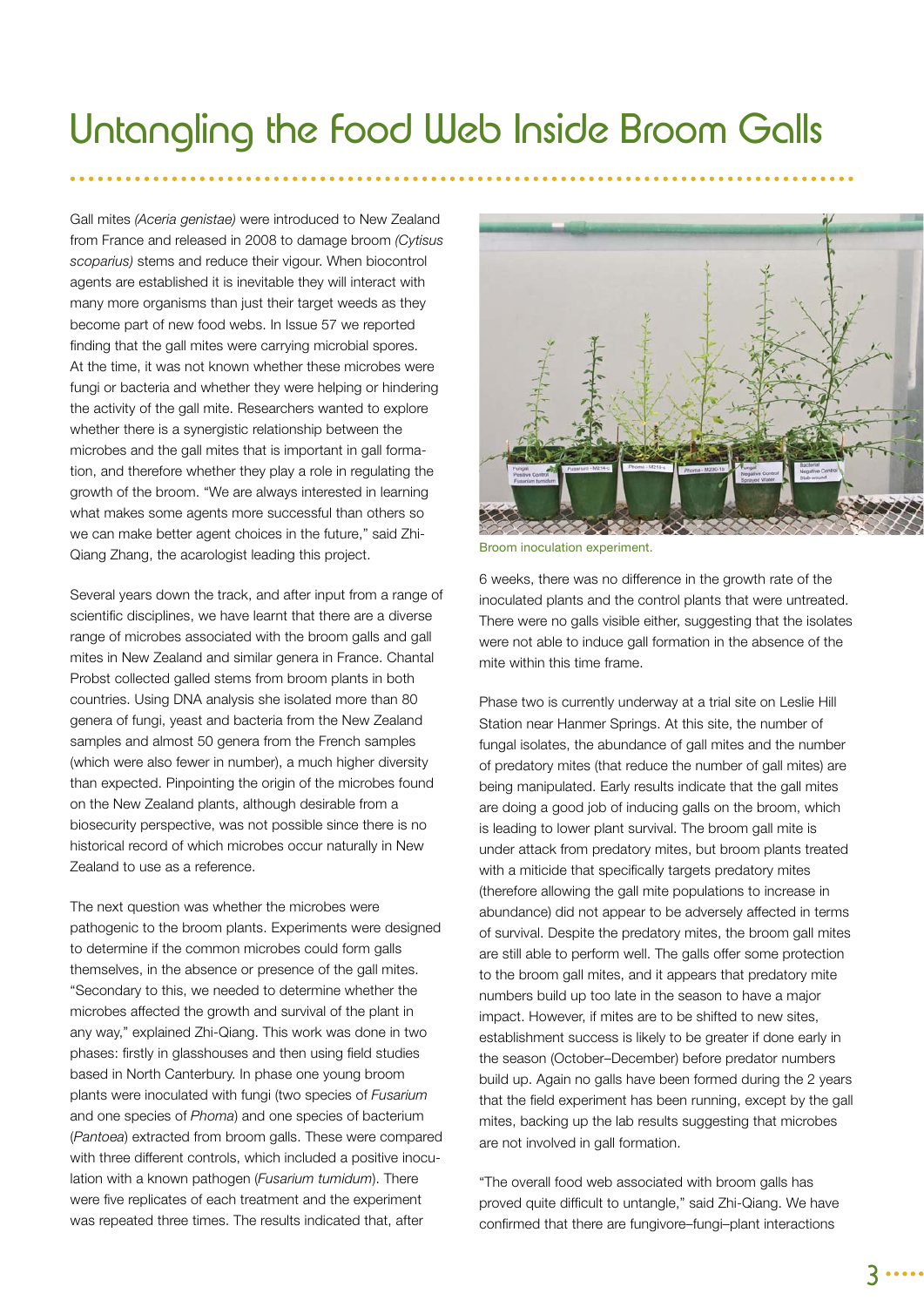

Broom gall mite galls.

and predatory–prey–plant interactions going on, in what is known as a reticulated trophic web, linked by polyphagous mites (see graphic). "There are still many complexities to unravel before we are able to determine the true relationship between the microbes and the gall mites," remarked Quentin Paynter. It is possible that the microbes only attach themselves to the mites once they have been blown onto the plant and they are literally hitching a lift on the body of the mite to the part of the plant that they can infect. This was supported by the results shown from the glasshouse experiments and would definitely mean that the relationship between the microbes and the mites has an important beneficial effect on broom control. A logical extension to this research would be to confirm the role of the microbes found, but given their diversity, this could take a considerable amount of time and funding, so opportunities for students to undertake this research are being explored.

*This research was funded by the Ministry of Business, Innovation and Employment as part of Landcare Research's Beating Weeds Programme and Capability Funding.*



Reticulated trophic web associated with broom gall mite galls.

CONTACT: Zhi-Qiang Zhang zhangz@landcareresearch.co.nz

### Leu, Friend or Foe for Broom Biocontrol?

In May last year (Issue 64) we reported on the recent discovery of "*Candidatus* Liberibacter europaeus" (Leu), a new and possibly pathogenic bacteria affecting broom *(Cytisus scoparius)*. This bacterium can't be cultured and can only be identified using modern molecular techniques. It is thought to have been introduced along with the broom psyllid *(Arytainilla spartiophila)* in 1993. At that time, these organisms were unknown to science, although disease symptoms had been apparent in crops such as potatoes and citrus

for many years, e.g. "zebra chip" potatoes in the USA. The discovery of these organisms, and the ability to identify them using molecular techniques, has led to an explosion of work worldwide as scientists try to protect valuable crops.

Landcare Research scientists have been collaborating with Plant & Food Research and Lincoln University to learn as much as possible about how Leu affects broom plants and how it is transmitted. It is not clear whether damage seen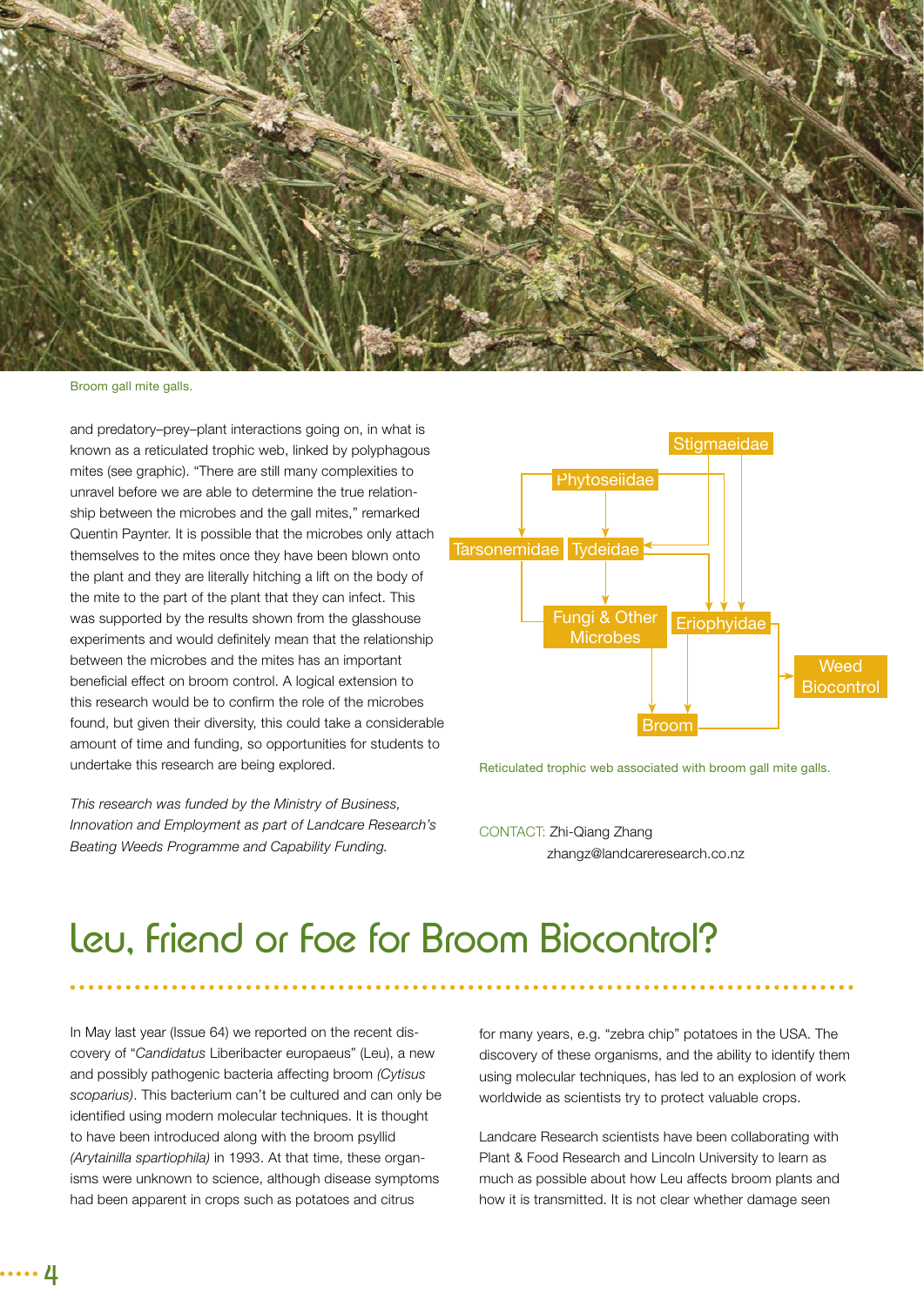on broom when significant psyllid populations are present is due to the psyllids (as previously assumed), Leu, or both. "A survey has shown that Leu is widespread on broom plants in New Zealand but only occurs in places where the broom psyllid has established," said Simon Fowler who has been working on the project. Additionally, psyllids taken from the original collection sites in the UK were positive for Leu and the DNA matched the New Zealand Leu samples. "This leads us to believe that there is a strong likelihood that Leu did hitch-hike a lift to New Zealand on the broom psyllids brought out from the UK to control broom. However, at that time the insects were not able to be screened for this disease since we did not know it existed nor had the tools to find it," said Simon.

"It is a bit of a double-edged sword," explains Simon. "On the one hand we are pleased that the broom could be suffering due to the presence of Leu, but on the other, we have concerns that other psyllid species (either native or exotic) might probe the broom and become infected, which would potentially lead to other plant species becoming exposed to Leu. We have discovered that a range of psyllid species can be found on broom and kōwhai *(Sophora microphylla),* which is the closest native relative of broom in New Zealand. For example, despite being highly host specific, we have found broom psyllids sitting on kōwhai and surprisingly, kōwhai psyllids *(Psylla apicalis)* sitting on broom," said Simon. There is no evidence to suggest that the broom psyllids are attacking kōwhai or that the kōwhai psyllids are attacking broom, but they may occasionally be probing these plants to test them out. "We detected Leu in two individual kōwhai psyllids that were collected from kōwhai plants, which, despite being only a small proportion of the total number of psyllids tested, is still cause for concern," he added. It isn't known whether these infected kōwhai psyllids would be able to transfer the pathogen to kōwhai. Investigations in collaboration with Plant & Food Research have been unable to detect Leu in kōwhai. "It is comforting to confirm that Leu isn't prevalent in kōwhai psyllids, and even more comforting that we haven't been able to detect Leu in any of the kōwhai tissue samples tested," said Simon. "These are just preliminary results and more sampling is required to confirm our findings, but kōwhai has had over 20 years' exposure to the broom psyllids so we might have expected to detect Leu and see symptoms by now if the psyllids had transferred it to kōwhai trees," Simon said. A PhD student at Lincoln University has just started to investigate whether other psyllids in New Zealand are carrying novel indigenous "*Ca.* Liberibacter" species. So far only six species of Leu have been discovered worldwide, but there is a lot at stake because of their devastating effect on horticultural crops.

"A longer term question for us is whether we should continue to use sap-sucking insects like psyllids as biocontrol agents,

and whether psyllids are likely to transfer "*Ca.* Liberibacter" from broom to other plants," said Simon. To help answer the latter question and better understand how the psyllids vector "*Ca.* Liberibacter"*,* a series of experiments have been established at the Landcare Research campus in Lincoln. The aim of these experiments is to determine whether Leu is a harmless endophyte (symptomless) or not. Studies undertaken by Plant & Food Research have shown that a similar bacterium ("*Candidatus* Liberibacter solanacearum") can be symptomless in some plant species but not in others. The Italian scientists that originally discovered Leu in pear trees consider it to be a harmless endophyte. If this is the case, the implications for biocontrol concern whether we are able to predict which plant species are likely to be symptomless and which are not. If psyllids do not depend on the presence of the "*Ca.* Liberibacter*"* to cause damage to weeds, it will be possible to line-rear imported psyllids prior to their release to eliminate any trace, but this will be costly and time-consuming. "So far the experiments have not given us any definite clues, but then it is not known how long it takes for the disease to establish in the plants or how long it takes for the symptoms (if any) to become apparent," concluded Simon. In any case, the experiments will need to run for some time, since the psyllids reproduce slowly with only one generation a year and to ensure that the test plants are infected.

*This research was funded by the Ministry of Business, Innovation and Employment as part of Landcare Research's Beating Weeds Programme.*

CONTACT: Simon Fowler fowlers@landcareresearch.co.nz



Kōwhai psyllid.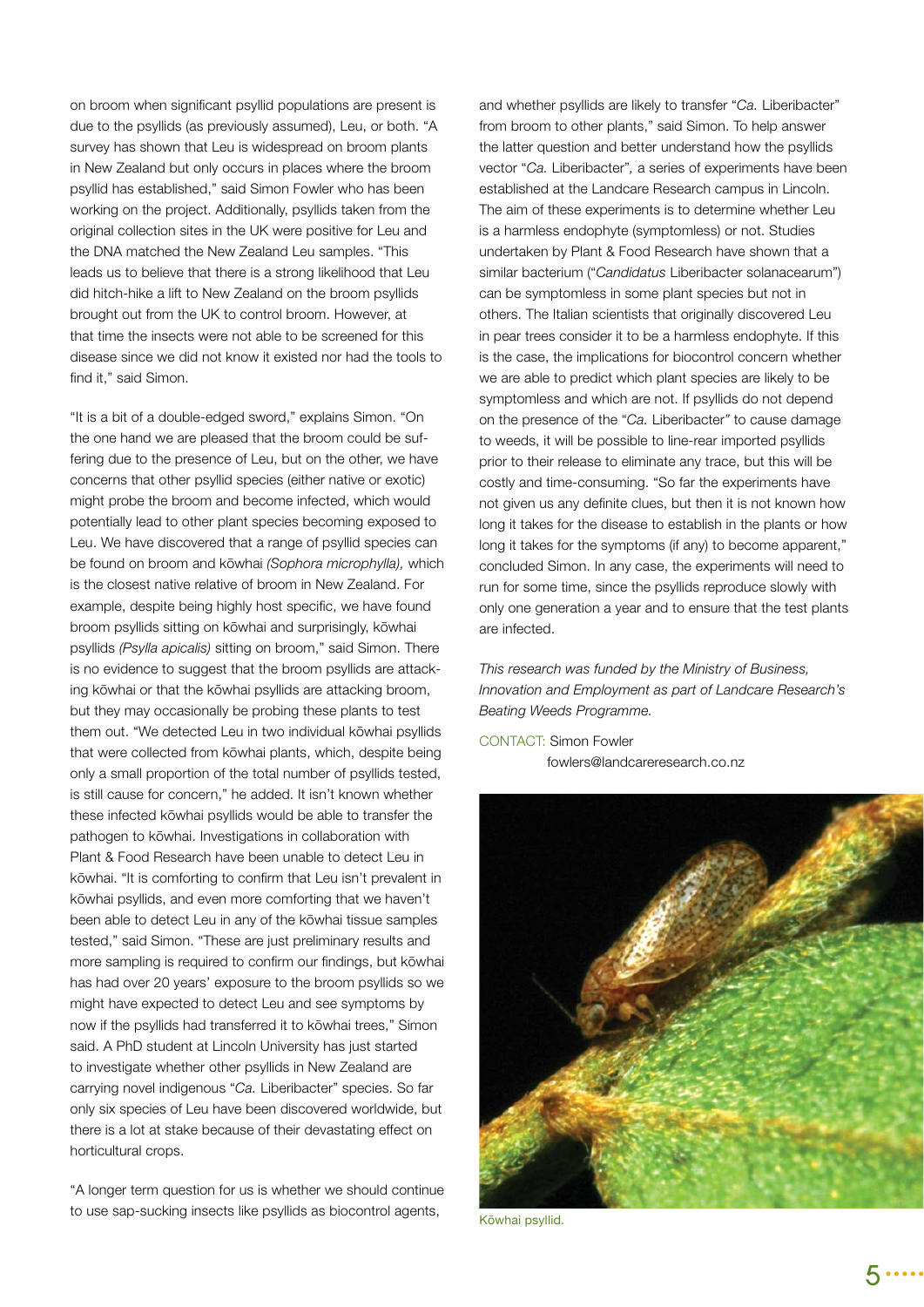### Size Does Matter

The broom seed beetle *(Bruchidius villosus*) was released in New Zealand in 1988 to help manage infestations of Scotch broom *(Cytisus scoparius)*. The larvae of this beetle live inside the tough little seeds and eat out the contents, destroying seeds and reducing germination rates. Even though the beetle has been estimated to destroy about 75% of seeds here now, models suggested that this was unlikely to be sufficient to reduce broom populations alone. However, Quentin Paynter presented a talk at ISBCW reassessing these predictions, looking at the *quality* of seeds produced by the broom plant instead of their *quantity*.

In its home range (Europe) broom relies on disturbance to regenerate or it disappears, but not so in New Zealand where seedlings happily grow up below existing stands, ensuring populations are perpetuated. There is evidence to suggest that big broom seeds are more successful at producing seedlings that can survive and grow in the shade of existing stands. Studies have shown that, on average, broom seeds in the native range are smaller than broom seeds in the introduced range. Quentin and his colleagues have collected and weighed broom seeds from 14 locations around New Zealand. "The seeds were highly variable in size but still on average around 40% bigger than their European counterparts, which helps explain why broom is so invasive here," said Quentin.

Quentin has discounted the possibility that the increase in seed size is due to founder effects or genetic drift. He has suggested though that evolution may be responsible for the change, with seed size gradually becoming bigger in the exotic range because of an absence of seed beetles.

This is because seed size has implications for the seed beetles. The larger the seed, the larger the beetle that emerges, and larger beetles are more successful at surviving winter and producing offspring. Quentin measured the size of the broom seed beetles emerging from different sized broom seeds, confirming a strong positive correlation between seed size and beetle size. "I also found that on average the largest females laid over three times more eggs than the smallest and that large beetles were better at surviving the winter than small ones," confirmed Quentin.

Thinking ahead it is possible to imagine a scenario where the New Zealand seed beetles may over time create a selection pressure that favours broom plants that produce small seeds, as these will reproduce more successfully than the

big-seeded plants favoured by the beetles. This could result in less competitive broom like that seen in the native range. However, the broom seed beetle would not do as well under that scenario so biocontrol could break down, potentially allowing broom to bounce back again. However, if this was to happen, another seed-feeder that does not appear to rely on large seeds is available that could be introduced to New Zealand. Larvae of the broom seed weevil (*Exapion fuscirostre*) feed externally on multiple seeds and are therefore not affected by seed size, and would be fine regardless of seed size. Also, with the way the broom gall mite (*Aceria gentistae*) is performing, many broom plants may in future not survive to produce much if any seed. We will continue to monitor broom seed size in New Zealand every 5–10 years to see if changes are occurring and so we know if any other actions will be needed to stay on track with our goal to successfully biologically control broom.

*This research was funded by the Ministry of Business, Innovation and Employment as part of Landcare Research's Beating Weeds Programme.*

#### CONTACT: Quentin Paynter paynterq@landcareresearch.co.nz



Broom flower containing seed beetles of various sizes.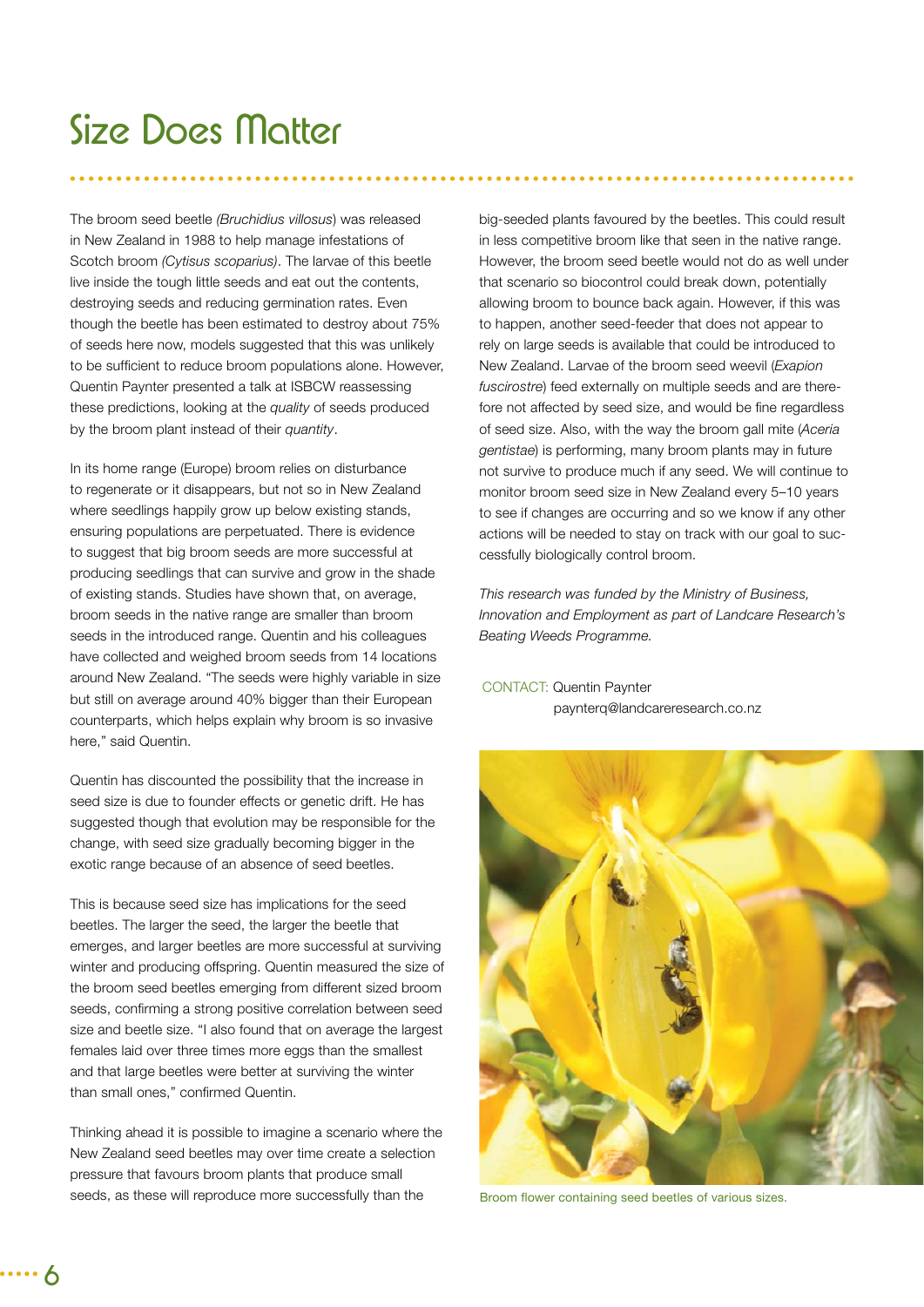### Tales from the Plant ID Service

The Allan Herbarium at Lincoln is a treasure trove of over half a million pressed and mounted plants and lichen specimens. "This nationally significant collection underpins biodiversity and biosecurity research and management in New Zealand," explained Ines Schonberger, who oversees the day-to-day operations. Earliest specimens are from 1769, collected by Banks and Solander during Captain Cook's first voyage to New Zealand. While the key focus is on New Zealand plants, the herbarium has specimens from all over the globe.

The herbarium plays a vital role in weed management via its Plant Identification Service. Every year the herbarium receives more than 800 specimens for identification. "Some of the specimens are sent in by enthusiastic members of the public, but most specimens are sent in from agencies concerned with biosecurity such as regional councils, the Ministry for Primary Industries (MPI) or the Department of Conservation. Each year there are some interesting finds.

Recently staff were asked to identify plants originating from seeds found in a shipment of bananas from Ecuador. These plants were identified as nettletrees (*Trema*) in reference to their superficial resemblance to members of the Urticaceae. *Trema* are fast-growing pioneer trees found throughout the tropics and subtropics. *Trema* species are not currently present in New Zealand but are known to naturalise easily and have the potential to become invasive weeds here. Definitely one to keep out of in warmer parts of the country!

AgResearch sent in some plant specimens that had been grown (in containment) from seeds in soil collected from a shipping container loaded somewhere in the Pacific region. "Most of the 25 specimens identified belonged to taxa previously not known from New Zealand, and several of these taxa have weed potential," confirmed Ines. While it is important to identify taxa brought into the country by accident, it is also important to voucher them to create a permanent record for future reference.

"Sometimes it is difficult for people to distinguish between native and non-native species," said Ines. "Many genera contain both native plants and exotic species, for example *Juncus edgariae* is an endemic rush and very similar to the weed *J. articulatus.* Likewise, *Carex dissita* is endemic to New Zealand and *C. longebrachiata* is a weed," she explained. Occasionally, "weed" specimens sent in turn out to be native species.

As well as terrestrial plants, algae and aquatic plants are often sent in. Recently algae on felt fishing boots from the Nettletree (*Trema* sp.) grown from seed in a banana shipment.

USA caused alarm at the border. "However, we were quickly able to confirm that the sample contained *Cladophora glomerata*, a widely distributed freshwater alga that is already known from New Zealand," said Ines. Other aquatic plants, attached to stalks of garlic originating from China, were identified as being *Wolffia globosa*, a free-floating plant measuring only 1 mm across. Wolffia globosa is found in East and Southeast Asia, Africa and Australia and has not been recorded from New Zealand.

As well as specimen identification, there are always changes to the nomenclature and taxonomy to keep up with. "Being up to date on names is critical for those charged with ensuring compliance with legislation outlining what plants are permitted entry into New Zealand, what species can be propagated or sold here, and what weeds must be controlled according to pest management strategies.

Sometimes, it is just information that people are after. For example MPI approached the Allan Herbarium to find out whether black grass (*Alopecurus myosuroides*), a potentially nasty agricultural weed on their watch list, is in New Zealand. Herbarium staff confirmed having no recent records of black grass (only one from 1941 in mid-Canterbury) and could not find evidence of specimens in any other New Zealand herbarium. Staff strongly recommended that MPI ensured no material of this species is allowed into the country. That was shortly before the news of a major accidental black grass seed spill in Canterbury hit the news headlines. The herbarium will no doubt now play an important role in documenting the success of efforts to mop up the spill.

For guidelines for sending specimens to the herbarium see http://www.landcareresearch.co.nz/resources/collections/ allan-herbarium/services/plant-identification-and-information

*Funding to maintain the Allan Herbarium is provided by the Ministry of Business, Innovation and Employment. A small*  fee is generally charged to cover the cost of identifications.

CONTACT: Ines Schonberger, Plant Identification Service PlantInfo@landcareresearch.co.nz



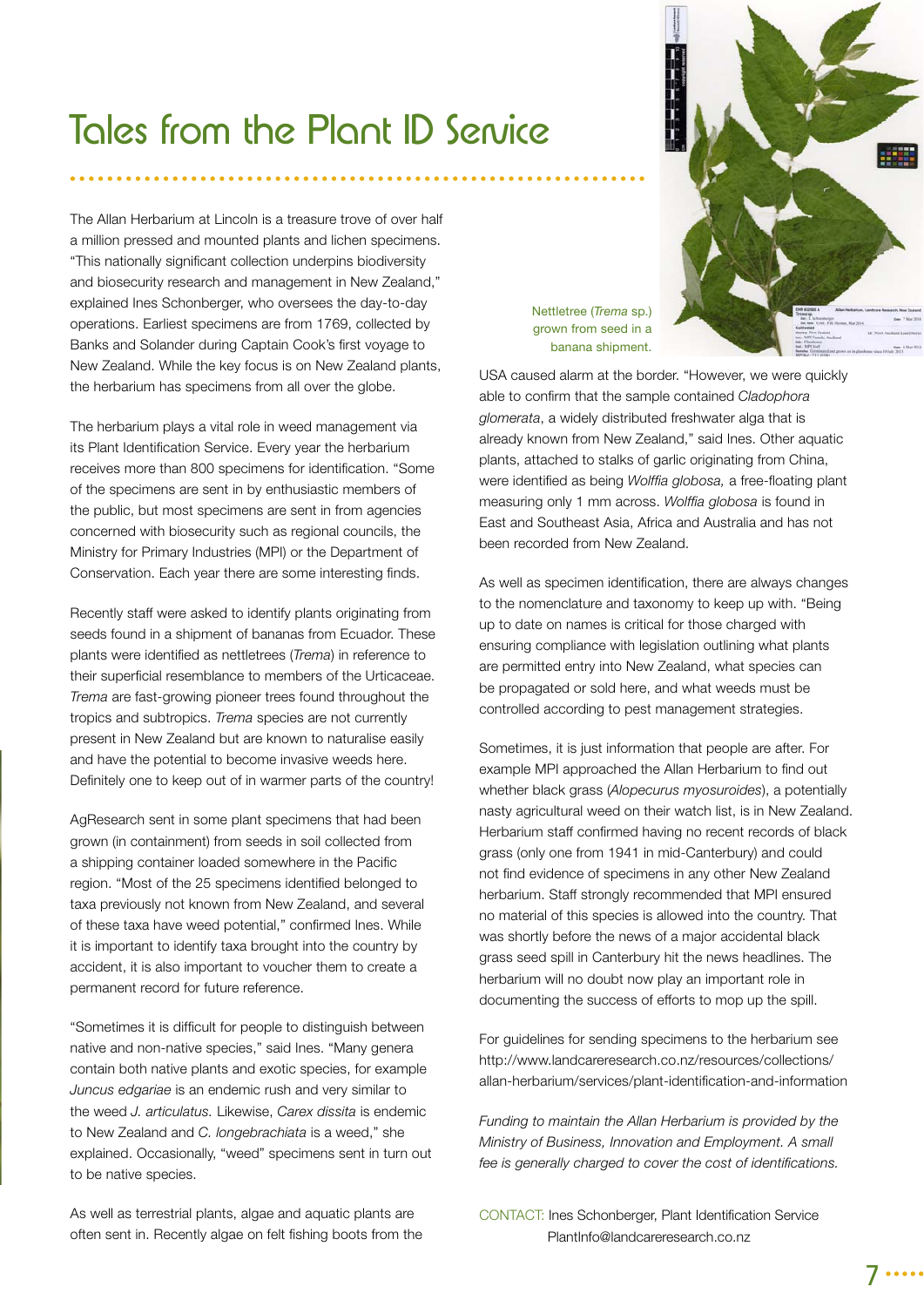## Spring Activities

Most biocontrol agents become active during spring, making it a busy time of year to check release sites and move agents around.

#### Boneseed leafroller *(Tortrix* s.l. sp. *"chrysanthemoides"*)

• Check release sites for feeding shelters made by caterpillars webbing together leaves at the tips of stems. Also look for "windows" in the leaves and sprinkles of black frass. Small caterpillars are olive-green in colour and become darker, with two parallel rows of white spots as they mature.

• Caterpillars can be harvested if you find them in good numbers. Cut off infested boneseed tips and wedge them into plants at new sites. Aim to shift at least 500 caterpillars to sites where scale insects and invasive ants are not known to be present.

#### Bridal creeper rust (*Puccinia myrsiphylli*)

Check bridal creeper infestations for bridal creeper rust, particularly sites where it has not been found before. Plants infected by the rust have yellow and black pustules on the undersides of leaves and on stems and berries. They may look defoliated and sickly.

• It is unlikely that you will need to redistribute bridal creeper rust because it is so widespread, but if you do, detailed instructions are available at http://www.csiro.au/en/Outcomes/ Safeguarding-Australia/Bridal-Creeper-Rust-Fungus.aspx.

#### Broom gall mites (*Aceria genistae*)

• Check release sites for galls, which look like deformed lumps and range in size from 5 to 30 mm across. Occasionally galls can be found on broom that are not made by the gall mite, but these are much less dense. Also you may see galls on native broom that are caused by native gall mites. We are happy to help confirm the identity of any galls you find.



Bridal creeper rust

• If galls are present in good numbers, late spring – early summer is the best time to undertake harvesting and redistribution. Because the mites are showing much promise but are expected to disperse quite slowly, it will be important for all regions with a major broom problem to plan a comprehensive redistribution programme. Aim to shift at least 50 galls to each site and tie them onto plants so the tiny mites can shift across

#### Broom leaf beetles (*Gonioctena olivacea*)

• Check release sites by beating plants over a tray. Look for the adults, which are 2–5 mm long and goldish-brown (females) through to orangey-red (males) with stripes on their backs. Look also for greyish-brown larvae that may also be seen feeding on leaves and shoot tips.

• It is probably still a bit soon to begin harvesting and redistribution.

#### Broom shoot moth (*Agonopterix assimilella*)

• Late spring is the best time to check release sites. Look for the caterpillars' feeding shelters made by webbing twigs together. Small caterpillars are dark reddish-brown and turn dark green as they get older. We have only found reasonable evidence of establishment at one site in Southland to date, so we will be interested to hear if you find any sign of the caterpillars.

• We would not expect you to be able to begin harvesting and redistribution just yet.

#### Green thistle beetles *(Cassida rubiginosa)*

*•* Check release sites for adult beetles, which emerge on warm days towards the end of winter and feed on new thistle leaves making round window holes. The adults are 6–7.5 mm long and green, but are quite well camouflaged against the leaf. The larvae also make windows in the leaves. They have a protective covering of old moulted skins and excrement. You may also see brownish clusters of eggs on the underside of leaves.

• It should be possible to begin harvesting and redistribution at some sites. Use a garden-leaf vacuum machine and aim to shift at least 50 adults from spring throughout summer and into autumn. Be careful to separate the beetles from other material collected, which may include pasture pests.

#### Ragwort plume moth *(Platyptilia isodactyla)*

*•* October is the best time to check release sites for caterpillars. Look for plants with wilted or blackened or blemished shoots with holes and an accumulation of debris, frass or silken webbing. Pull back the leaves at the crown of damaged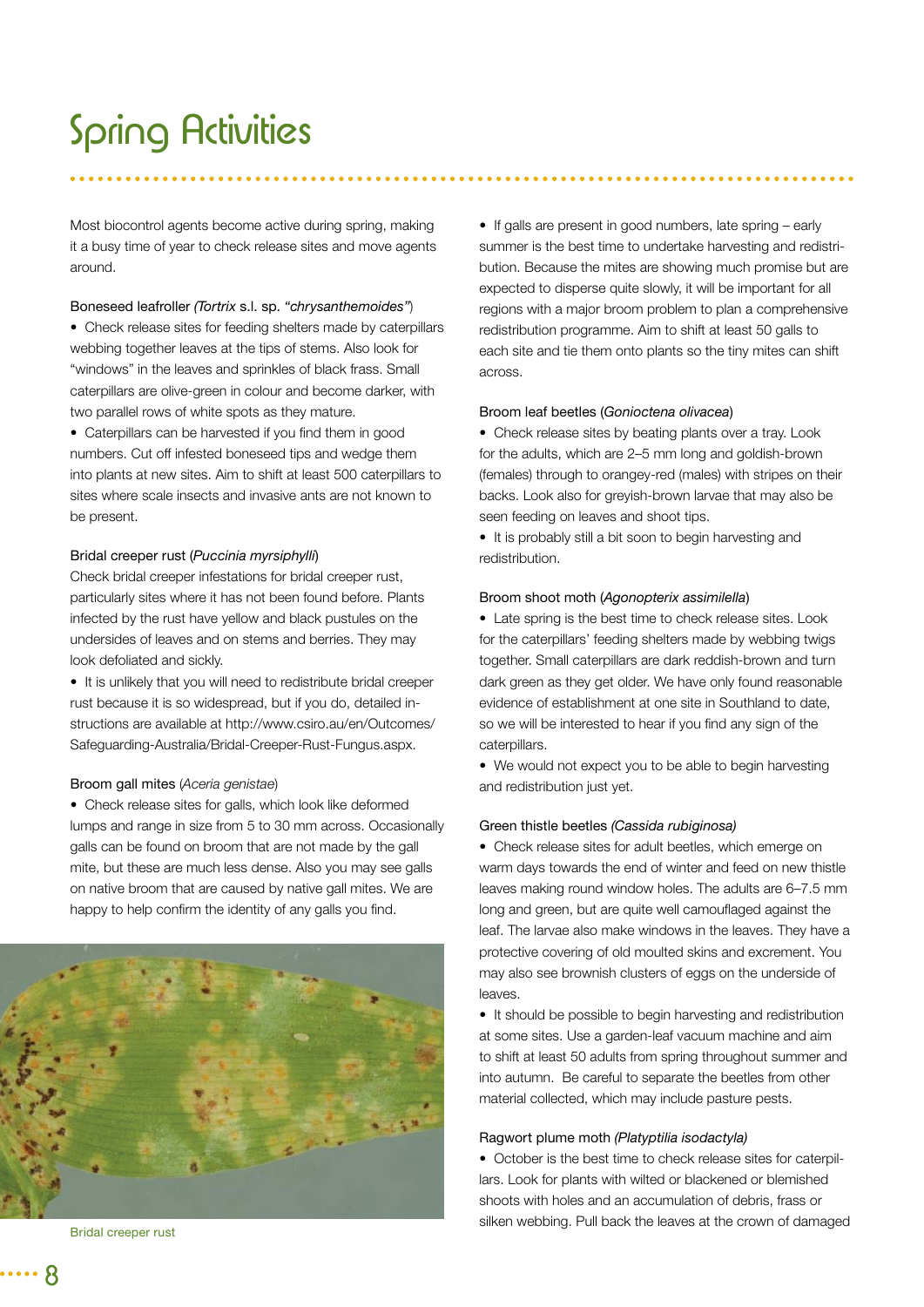plants to look for large hairy, green larvae and pupae. Also check where the leaves join bolting stems for holes and frass. Don't get confused by larvae of the blue stem borer (*Patagoniodes farinaria*), which look similar to plume moth larvae until they develop their distinctive bluish colouration.

• If the moth is present in good numbers, the best time to shift it around is in late spring. Dig up damaged plants, roots and all. Pupae may be in the surrounding soil so retain as much as possible. Shift at least 50–100 plants, but the more the better. Place one or two infested plants beside a healthy ragwort plant so any caterpillars can crawl across.

#### Tradescantia leaf beetle (*Neolema ogloblini*)

• Check release sites, especially the older ones. Look for notches in the edges of leaves caused by adult feeding or leaves that have been skeletonised by larvae grazing off the green tissue. You may see the dark metallic bronze adults, but they tend to drop or fly away when disturbed. It may be easier to spot the larvae, which have a distinctive protective covering over their backs. The white, star-shaped pupal cocoons may be visible on damaged foliage.

• We would not expect you to find enough beetles to be able to begin harvesting and redistribution just yet.

#### Tradescantia stem beetle (*Lema basicostata*)

• Check release sites, especially the older ones. The black knobbly adults also tend to drop when disturbed, but look for their feeding damage, which consists of elongated windows in the upper surfaces of leaves or sometimes whole leaves consumed. The larvae inside the stems will also be difficult to spot. Look for stems showing signs of necrosis or collapse and brown frass.

• We would not expect you to find enough beetles to be able to begin harvesting and redistribution just yet.

#### Tradescantia tip beetle (*Neolema abbreviata*)

• Releases only began in 2013, but there is no harm in checking release sites. The adults are mostly black with yellow wing cases, but like the other tradescantia beetles tend to drop when disturbed. Larvae will also be difficult to see when they are feeding inside the tips, but brown frass may be visible. When tips are in short supply, the slug-like larvae feed externally on the leaves.

• We would not expect you to find enough beetles to be able to begin harvesting and redistribution just yet.

#### Woolly nightshade lace bug (*Gargaphia decoris*)

• Once the weather warms up look on the undersides of leaves at release sites for the adults and nymphs, especially

on leaves showing signs of bleaching or black spotting around the margins.

• We expect the lace bugs might also be slow to disperse, so if good numbers are present, it would be worth collecting some to release in other areas. As per the story in this newsletter on page 2 that there is now some evidence that the lace bugs do best in partial shade, it would be best to target sites where woolly nightshade is partially shaded, for any redistribution efforts. Always wear gloves when handling woolly nightshade foliage to avoid any health issues. Cut leaf material that is infested with adults and/or nymphs and wedge or tie this material firmly into new woolly nightshade plants so the lace bugs can move across. We recommend that you shift at least 1000 individuals to each new site at any time during the warmer months.

#### Other agents

You might also need to check or distribute the following this spring (for further details see http://www.landcareresearch. co.nz/publications/books/biocontrol-of-weeds-book):

- Broom psyllid (*Arytainilla spartiophila*)
- Broom seed beetle (*Bruchidius villosus*)
- Gorse soft shoot moth (*Agonopterix umbellana*)
- Gorse thrips (*Sericothrips staphylinus*)
- Gorse colonial hard shoot moth (*Pempelia genistella*
- Ragwort crown-boring moth (*Cochylis atricapitana*)

Send any reports of interesting, new or unusual sightings to Lynley Hayes (hayesl@landcareresearch.co.nz, Ph 03 321 9694).



Tradescantia stem beetle adult and feeding damage.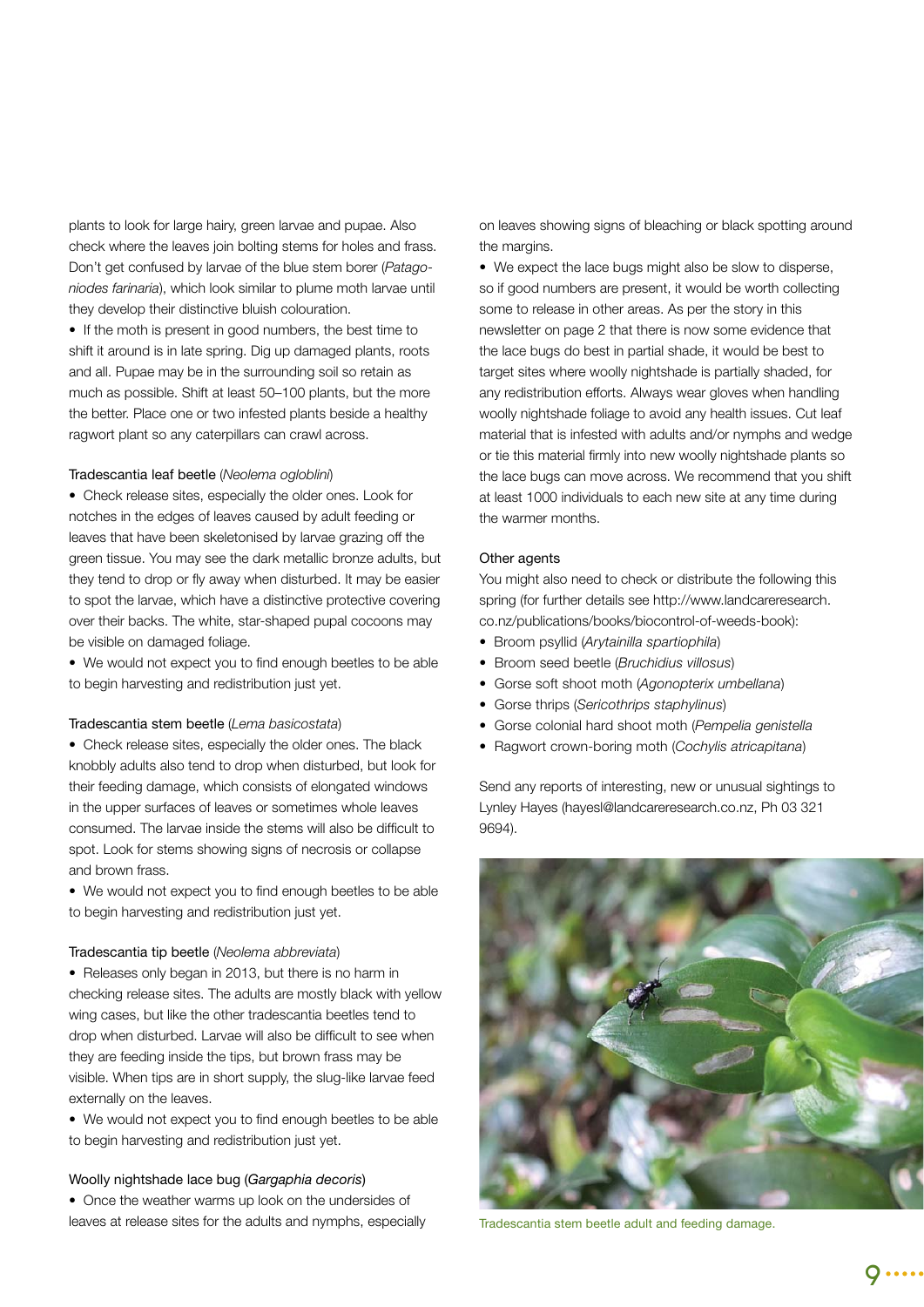# Who's Who in Biological Control of Weeds?

| Alligator weed beetle<br>(Agasicles hygrophila)                                                                                                                                                                                                      | Foliage feeder, common, often provides excellent control on static water bodies.                                                                                                                                                                                                                                                                                                                                                                                                                                                                                                                                                         |
|------------------------------------------------------------------------------------------------------------------------------------------------------------------------------------------------------------------------------------------------------|------------------------------------------------------------------------------------------------------------------------------------------------------------------------------------------------------------------------------------------------------------------------------------------------------------------------------------------------------------------------------------------------------------------------------------------------------------------------------------------------------------------------------------------------------------------------------------------------------------------------------------------|
| Alligator weed beetle<br>(Disonycha argentinensis)                                                                                                                                                                                                   | Foliage feeder, released widely in the early 1980s, failed to establish.                                                                                                                                                                                                                                                                                                                                                                                                                                                                                                                                                                 |
| Alligator weed moth<br>(Arcola malloi)                                                                                                                                                                                                               | Stem borer, common in some areas, can provide excellent control on static water bodies.                                                                                                                                                                                                                                                                                                                                                                                                                                                                                                                                                  |
| Blackberry rust<br>(Phragmidium violaceum)                                                                                                                                                                                                           | Leaf rust fungus, self-introduced, common in areas where susceptible plants occur, can be<br>damaging but many plants are resistant.                                                                                                                                                                                                                                                                                                                                                                                                                                                                                                     |
| Boneseed leaf roller<br>(Tortrix s.l. sp. "chrysanthemoides")                                                                                                                                                                                        | Foliage feeder, established and quite common at some NI sites but no significant damage yet.<br>Appears to be limited by predation and parasitism.                                                                                                                                                                                                                                                                                                                                                                                                                                                                                       |
| Bridal creeper rust<br>(Puccinia myrsiphylli)                                                                                                                                                                                                        | Rust fungus, self-introduced, first noticed in 2005, widespread, causing severe damage at many<br>sites.                                                                                                                                                                                                                                                                                                                                                                                                                                                                                                                                 |
| Broom gall mite<br>(Aceria genistae)<br>Broom leaf beetle<br>(Gonioctena olivacea)<br>Broom psyllid<br>(Arytainilla spartiophila)<br>Broom seed beetle<br>(Bruchidius villosus)<br>Broom shoot moth<br>(Agonopterix assimilella)<br>Broom twig miner | Gall former, recently released widely, establishing well and already severely damaging plants at<br>some sites.<br>Foliage feeder, recently released widely, establishment appears likely at a few sites so far.<br>Sap sucker, becoming common, some damaging outbreaks seen, but may be limited by<br>predation, impact unknown.<br>Seed feeder, common in many areas, now destroying up to 84% of seeds at older release sites.<br>Foliage feeder, recently released at limited sites as difficult to rear, establishment appears likely at<br>one site to date.<br>Stem miner, self-introduced, common, often causes obvious damage. |
| (Leucoptera spartifoliella)<br>Californian thistle flea beetle                                                                                                                                                                                       | Foliage feeder, released widely during the early 1990s, failed to establish.                                                                                                                                                                                                                                                                                                                                                                                                                                                                                                                                                             |
| (Altica carduorum)<br>Californian thistle gall fly                                                                                                                                                                                                   |                                                                                                                                                                                                                                                                                                                                                                                                                                                                                                                                                                                                                                          |
| (Urophora cardui)<br>Californian thistle leaf beetle                                                                                                                                                                                                 | Gall former, rare as galls tend to be eaten by sheep, impact unknown.<br>Foliage feeder, only established at one site near Auckland where it causes obvious damage.                                                                                                                                                                                                                                                                                                                                                                                                                                                                      |
| (Lema cyanella)<br>Californian thistle rust                                                                                                                                                                                                          | Systemic rust fungus, self-introduced, common, damage usually not widespread.                                                                                                                                                                                                                                                                                                                                                                                                                                                                                                                                                            |
| (Puccinia punctiformis)<br>Californian thistle stem miner<br>(Ceratapion onopordi)<br>Green thistle beetle<br>(Cassida rubiginosa)                                                                                                                   | Stem miner, attacks a range of thistles, recently released at limited sites as difficult to rear,<br>establishment success unknown.<br>Foliage feeder, attacks a range of thistles, recently released widely, establishing well with obvious<br>damage seen at some sites already.                                                                                                                                                                                                                                                                                                                                                       |
| Chilean needle grass rust<br>(Uromyces pencanus)                                                                                                                                                                                                     | Rust fungus, approved for release in 2011 but no releases made yet as waiting for export permit<br>to be granted, only SI populations likely to be susceptible.                                                                                                                                                                                                                                                                                                                                                                                                                                                                          |
| Darwin's barberry flower bud weevil                                                                                                                                                                                                                  | Flower bud feeder, approved for release in 2012, releases are likely to begin in 2015.                                                                                                                                                                                                                                                                                                                                                                                                                                                                                                                                                   |
| (Anthonomus kuscheli)<br>Darwin's barberry seed weevil<br>(Berberidicola exaratus)                                                                                                                                                                   | Seed feeder, approved for release in 2012, releases are likely to begin this spring.                                                                                                                                                                                                                                                                                                                                                                                                                                                                                                                                                     |
| Gorse colonial hard shoot moth<br>(Pempelia genistella)<br>Gorse hard shoot moth<br>(Scythris grandipennis)<br>Gorse pod moth<br>(Cydia succedana)<br>Gorse seed weevil                                                                              | Foliage feeder, from limited releases established only in Canterbury, impact unknown, but<br>obvious damage seen at several sites.<br>Foliage feeder, failed to establish from small number released at one site, no further releases<br>planned due to rearing difficulties.<br>Seed feeder, common in many areas, can destroy many seeds in spring but not as effective in<br>autumn, not well synchronised with gorse-flowering in some areas.<br>Seed feeder, common, destroys many seeds in spring.                                                                                                                                 |
| (Exapion ulicis)<br>Gorse soft shoot moth<br>(Agonopterix umbellana)<br>Gorse spider mite                                                                                                                                                            | Foliage feeder, established poorly in the NI but well established and common in parts of the SI,<br>some impressive outbreaks seen, impact unknown.<br>Sap sucker, common, often causes obvious damage, but ability to persist is limited by predation.                                                                                                                                                                                                                                                                                                                                                                                  |
| (Tetranychus lintearius)<br>Gorse stem miner<br>(Anisoplaca pytoptera)<br>Gorse thrips<br>(Sericothrips staphylinus)                                                                                                                                 | Stem miner, native, common in the SI, often causes obvious damage, lemon tree borer has<br>similar impact in the NI.<br>Sap sucker, common in many areas, impact unknown.                                                                                                                                                                                                                                                                                                                                                                                                                                                                |
| Heather beetle<br>(Lochmaea suturalis)                                                                                                                                                                                                               | Foliage feeder, established in and around Tongariro National Park also Rotorua, 1300 ha heather<br>damaged/killed at TNP since 1996. New strains more suited to high altitude will be released<br>soon.                                                                                                                                                                                                                                                                                                                                                                                                                                  |
| Hemlock moth<br>(Agonopterix alstromeriana)                                                                                                                                                                                                          | Foliage feeder, self-introduced, common, often causes severe damage.                                                                                                                                                                                                                                                                                                                                                                                                                                                                                                                                                                     |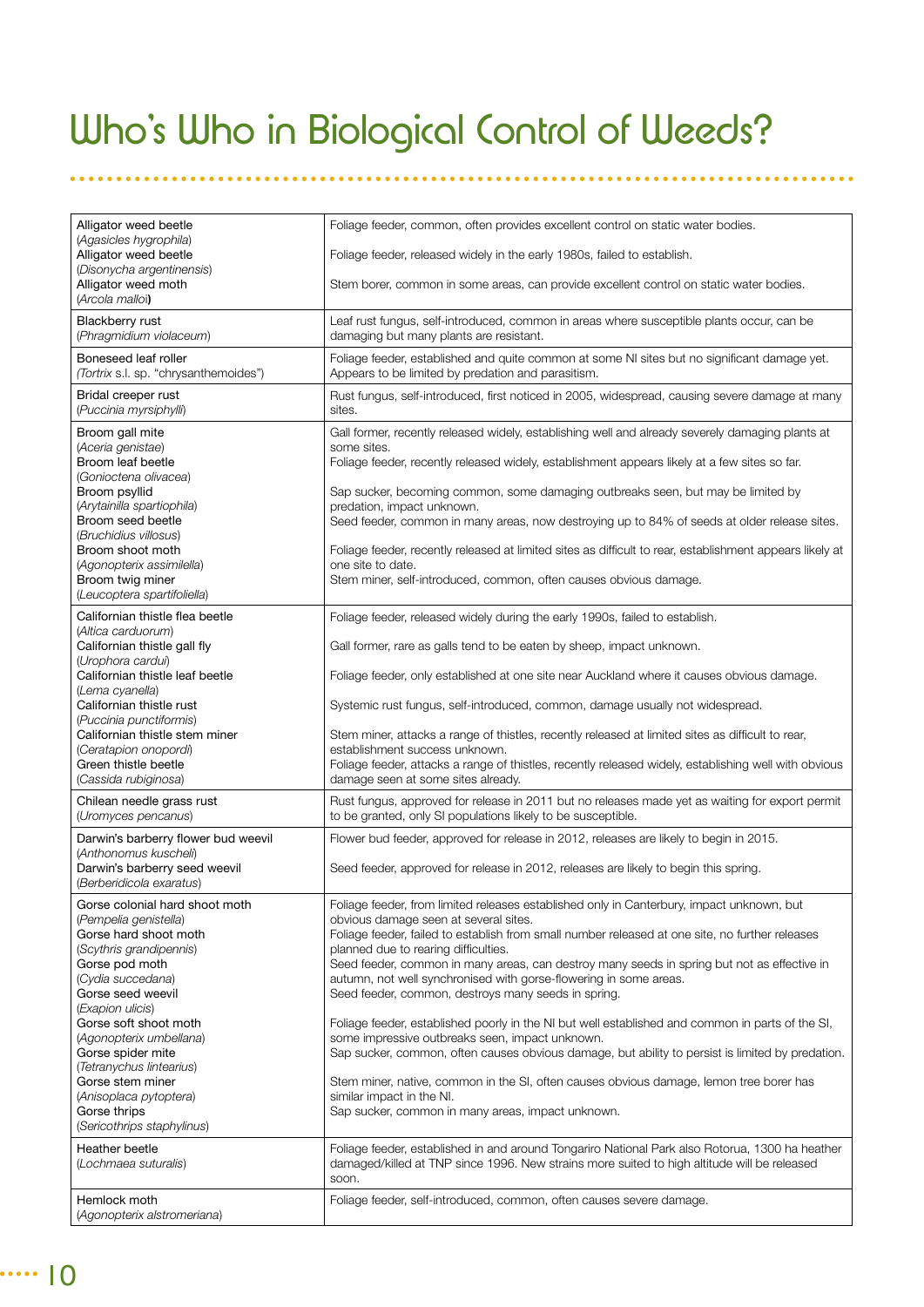| Hieracium crown hover fly<br>(Cheilosia psilophthalma)<br>Hieracium gall midge<br>(Macrolabis pilosellae)<br>Hieracium gall wasp<br>(Aulacidea subterminalis)<br>Hieracium plume moth<br>(Oxyptilus pilosellae)<br>Hieracium root hover fly<br>(Cheilosia urbana)<br>Hieracium rust<br>(Puccinia hieracii var. piloselloidarum)<br>Japanese honeysuckle white admiral<br>(Limenitis glorifica)<br>Lantana blister rust<br>(Puccinia lantanae)<br>Lantana leaf rust<br>(Prospodium tuberculatum)<br>Lantana plume moth<br>(Lantanophaga pusillidactyla) | Crown feeder, released at limited sites as difficult to rear, establishment success unknown.<br>Gall former, established in both islands, common near Waiouru where it has reduced host by<br>18% over 6 years, also very damaging in laboratory trials.<br>Gall former, established but not yet common in the SI and has not established yet in the NI,<br>impact unknown but reduces stolon length in laboratory trials.<br>Foliage feeder, only released at one site due to rearing difficulties, did not establish.<br>Root feeder, released at limited sites as difficult to rear, establishment success unknown.<br>Leaf rust fungus, self-introduced?, common, causes slight damage to some mouse-ear<br>hawkweed, plants vary in susceptibility.<br>Foliage feeder, approved for release in 2013, unable to be reared in captivity but direct field<br>releases are likely to begin this spring.<br>Rust fungus, approved for release in 2012, releases are likely to begin this spring, damages<br>leaves and stems and can cause whole branches to die back.<br>Rust fungus, approved for release in 2012, releases are likely to begin this spring, causes leaf<br>death and defoliation.<br>Flower feeder, self-introduced, host-range, distribution and impact unknown. |
|--------------------------------------------------------------------------------------------------------------------------------------------------------------------------------------------------------------------------------------------------------------------------------------------------------------------------------------------------------------------------------------------------------------------------------------------------------------------------------------------------------------------------------------------------------|--------------------------------------------------------------------------------------------------------------------------------------------------------------------------------------------------------------------------------------------------------------------------------------------------------------------------------------------------------------------------------------------------------------------------------------------------------------------------------------------------------------------------------------------------------------------------------------------------------------------------------------------------------------------------------------------------------------------------------------------------------------------------------------------------------------------------------------------------------------------------------------------------------------------------------------------------------------------------------------------------------------------------------------------------------------------------------------------------------------------------------------------------------------------------------------------------------------------------------------------------------------------------------------|
| Mexican devil weed gall fly<br>(Procecidochares utilis)<br>Mexican devil weed leaf fungus<br>(Passalora ageratinae)                                                                                                                                                                                                                                                                                                                                                                                                                                    | Gall former, common, initially high impact but now reduced considerably by Australian parasitic<br>wasp.<br>Leaf fungus, probably accidentally introduced with gall fly in 1958, common and almost certainly<br>having an impact.                                                                                                                                                                                                                                                                                                                                                                                                                                                                                                                                                                                                                                                                                                                                                                                                                                                                                                                                                                                                                                                    |
| Mist flower fungus<br>(Entyloma ageratinae)<br>Mist flower gall fly<br>(Procecidochares alani)                                                                                                                                                                                                                                                                                                                                                                                                                                                         | Leaf smut, common and often causes severe damage.<br>Gall former, common now at many sites, in conjunction with the leaf smut provides excellent<br>control of mist flower.                                                                                                                                                                                                                                                                                                                                                                                                                                                                                                                                                                                                                                                                                                                                                                                                                                                                                                                                                                                                                                                                                                          |
| Moth plant beetle<br>(Colaspis argentinensis)                                                                                                                                                                                                                                                                                                                                                                                                                                                                                                          | Root feeder, approved for release in 2011 but no releases made yet as waiting for export permit<br>to be granted by Argentinean authorities.                                                                                                                                                                                                                                                                                                                                                                                                                                                                                                                                                                                                                                                                                                                                                                                                                                                                                                                                                                                                                                                                                                                                         |
| Nodding thistle crown weevil<br>(Trichosirocalus horridus)<br>Nodding thistle gall fly<br>(Urophora solstitialis)<br>Nodding thistle receptacle weevil<br>(Rhinocyllus conicus)                                                                                                                                                                                                                                                                                                                                                                        | Root and crown feeder, becoming common on several thistles, often provides excellent control in<br>conjunction with other thistle agents.<br>Seed feeder, becoming common, can help to provide control in conjunction with other thistle<br>agents.<br>Seed feeder, common on several thistles, can help to provide control of nodding thistle in<br>conjunction with other thistle agents.                                                                                                                                                                                                                                                                                                                                                                                                                                                                                                                                                                                                                                                                                                                                                                                                                                                                                          |
| Old man's beard leaf fungus<br>(Phoma clematidina)<br>Old man's beard leaf miner<br>(Phytomyza vitalbae)<br>Old man's beard sawfly<br>(Monophadnus spinolae)                                                                                                                                                                                                                                                                                                                                                                                           | Leaf fungus, initially caused noticeable damage but has become rare or died out.<br>Leaf miner, common, damaging outbreaks occasionally seen, but appears to be limited by<br>parasitism.<br>Foliage feeder, released at limited sites as difficult to rear, probably failed to establish.                                                                                                                                                                                                                                                                                                                                                                                                                                                                                                                                                                                                                                                                                                                                                                                                                                                                                                                                                                                           |
| Cinnabar moth<br>(Tyria jacobaeae)                                                                                                                                                                                                                                                                                                                                                                                                                                                                                                                     | Foliage feeder, common in some areas, often causes obvious damage.                                                                                                                                                                                                                                                                                                                                                                                                                                                                                                                                                                                                                                                                                                                                                                                                                                                                                                                                                                                                                                                                                                                                                                                                                   |
| Ragwort crown-boring moth<br>(Cochylis atricapitana)<br>Ragwort flea beetle<br>(Longitarsus jacobaeae)<br>Ragwort plume moth<br>(Platyptilia isodactyla)<br>Ragwort seed fly<br>(Botanophila jacobaeae)                                                                                                                                                                                                                                                                                                                                                | Stem miner and crown borer, released widely, has probably failed to establish.<br>Root and crown feeder, common, provides excellent control in many areas.<br>Stem, crown and root borer, recently released widely, well established and quickly reducing<br>ragwort noticeably at many sites.<br>Seed feeder, established in the central NI, no significant impact.                                                                                                                                                                                                                                                                                                                                                                                                                                                                                                                                                                                                                                                                                                                                                                                                                                                                                                                 |
| Greater St John's wort beetle<br>(Chrysolina quadrigemina)<br>Lesser St John's wort beetle<br>(Chrysolina hyperici)<br>St John's wort gall midge<br>(Zeuxidiplosis giardi)                                                                                                                                                                                                                                                                                                                                                                             | Foliage feeder, common in some areas, not believed to be as significant as the lesser St John's<br>wort beetle.<br>Foliage feeder, common, nearly always provides excellent control.<br>Gall former, established in the northern SI, often causes severe stunting.                                                                                                                                                                                                                                                                                                                                                                                                                                                                                                                                                                                                                                                                                                                                                                                                                                                                                                                                                                                                                   |
| Scotch thistle gall fly<br>(Urophora stylata)                                                                                                                                                                                                                                                                                                                                                                                                                                                                                                          | Seed feeder, released at limited sites, establishing and spreading readily, fewer thistles observed<br>at some sites, impact unknown.                                                                                                                                                                                                                                                                                                                                                                                                                                                                                                                                                                                                                                                                                                                                                                                                                                                                                                                                                                                                                                                                                                                                                |
| Tradescantia leaf beetle<br>(Neolema ogloblini)<br>Tradescantia stem beetle<br>(Lema basicostata)<br>Tradescantia tip beetle<br>(Neolema abbreviata)<br>Tradescantia yellow leaf spot<br>(Kordyana sp.)                                                                                                                                                                                                                                                                                                                                                | Foliage feeder, released widely since 2011, appears to be establishing well at many sites.<br>Stem borer, releases began in 2012 and are continuing, already well-established and numbers<br>appear to be building rapidly.<br>Tip feeder, releases began in 2013 and are continuing, appears to be establishing readily.<br>Leaf fungus, approved for released in 2013, releases are likely to begin in 2015.                                                                                                                                                                                                                                                                                                                                                                                                                                                                                                                                                                                                                                                                                                                                                                                                                                                                       |
| Woolly nightshade lace bug<br>(Gargaphia decoris)                                                                                                                                                                                                                                                                                                                                                                                                                                                                                                      | Sap sucker, recently released widely, establishing readily at many sites, some severe damage<br>seen this year at a shady site in the Bay of Plenty.                                                                                                                                                                                                                                                                                                                                                                                                                                                                                                                                                                                                                                                                                                                                                                                                                                                                                                                                                                                                                                                                                                                                 |

11<sup>....</sup>